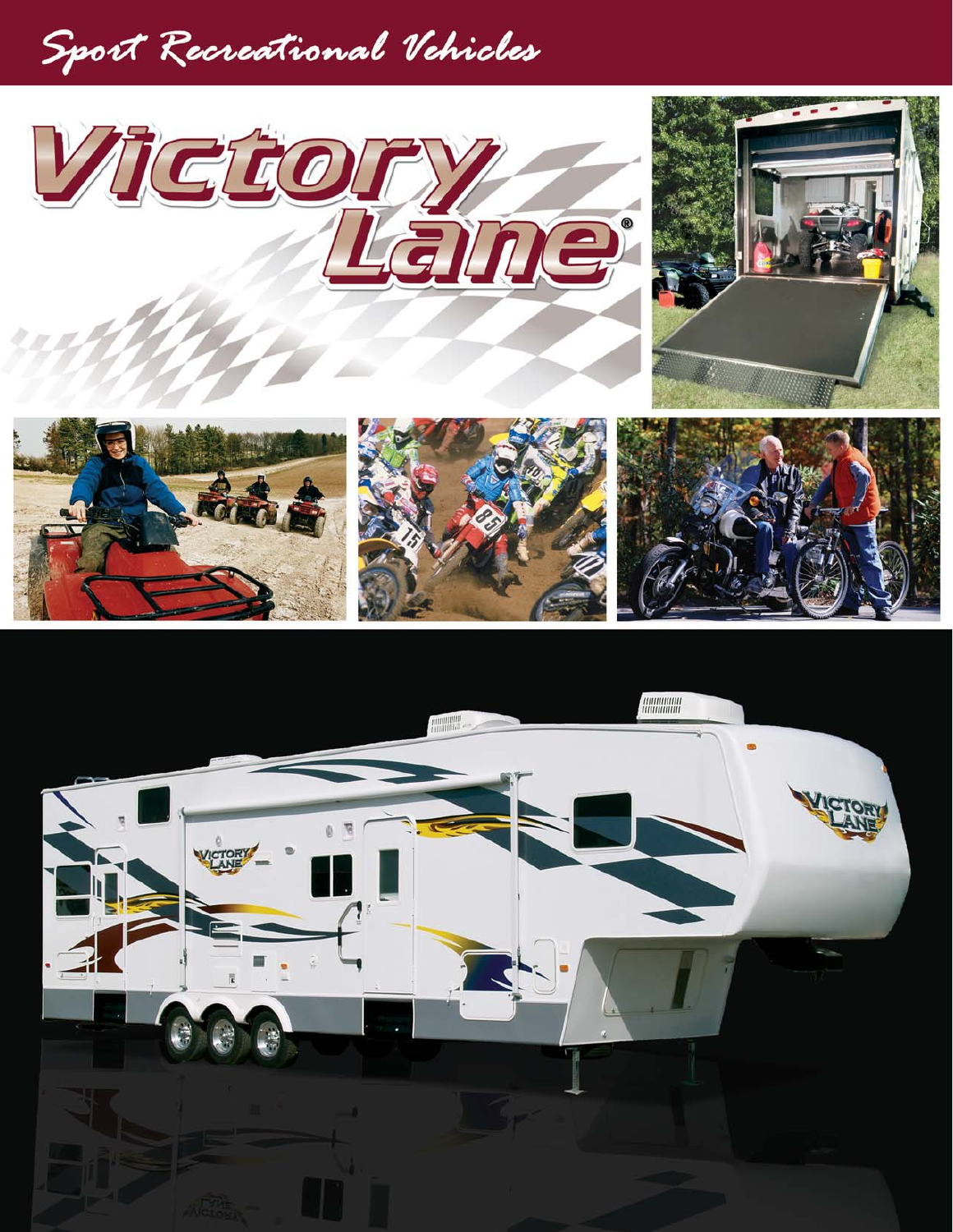## *Victory Lane***<sup>®</sup> Premium Construction - 102" Wide Body**



#### **Walls**

- 1. Laminated, high-gloss fiberglass bonded walls
- 2. Wood backer
- 3. Welded aluminum frame
- 4. Polystyrene block foam insulation
- 5. Second layer of 1/8" wood backer with decorative wallboard
- **6.** A & E checkered flag patio awning
- 7. Tinted radius clamp-ring windows
- 8. Radius cornered baggage doors with lock and finger pull
- 9. Reinforced Gel Coat fiberglass cap

#### Roof

- 10. Fully decked walk-on roof with one-piece EPDM rubber roof membrane - 12 year rubber warranty
- 11.3/8" roof decking
- 12. Residential fiberglass insulation
- 13.5" Tapered truss roof rafters on 16" centers
- 14.Ducted roof air conditioning
- 15. Rain gutter molding with corner downspouts
- 16.13,500 BTU ducted air conditioning

#### **Chassis**

- 17. Steel I-beam frame with outriggers.
- 18. Radial tires on leaf spring axles with EZ-lube hubs
- 19.Triple fold-away steps
- 20. Standard electric front jacks with quick release

#### Floor

- 21. Polypropylene water resistant barrier attached to bottom of floor structure
- 22.2" x 3" floor joists, 12" on center
- 23. Residential fiberglass insulation
- 24.5/8" 5-ply tongue-and-groove plywood floor
- 25.Residential tile-like linoleum
- 26. Residential carpeting 27. Optional insulated, heated and enclosed underbelly

### Cargo Area Cargo Area

- 28. Spring-lift assisted cargo door with 2500 lb. capacity and anti-slip Anti-slip finish
- 29. 29. Steel web framing under garage floor
- 30. E-track cargo management system
- 31. 1" Thick, one-piece OSB garage floor



## **Well-Equipped Cargo Areas and Premium Toy Hauler Features Make Victory Lane Your Best Value!**

*There is more to a SRV than the cargo area.* Victory Lane's<sup>®</sup> interiors are designed for comfort and value. Victory Lane<sup>®</sup> is loaded with features that are usually found as upgrades on the competitor's products. Residential furnishings, full size slide rooms and designer decors with residential lighting and solid wood raised panel cabinet doors are just a few of the standard features that make Victory Lane<sup>®</sup> your best SRV value.



104 to 150 Gallon Fresh Water Capacity: Victory Lane<sup>®</sup> features one of the largest fresh water tanks in the industry. Our tanks are the perfect size for a weekend of offroad adventures. Plus, 35 ft. and larger fifth wheels feature dual gray water tanks with a total capacity of 84 gallons. (See weight chart for details)

Tie Down System: An adjustable E-Track cargo management system is a standard feature and includes 4 mounting straps.

Toy Hauler Flooring: A durable anti-slip rubber diamond-plate flooring is available as an upgrade on Victory Lane<sup>®</sup>.

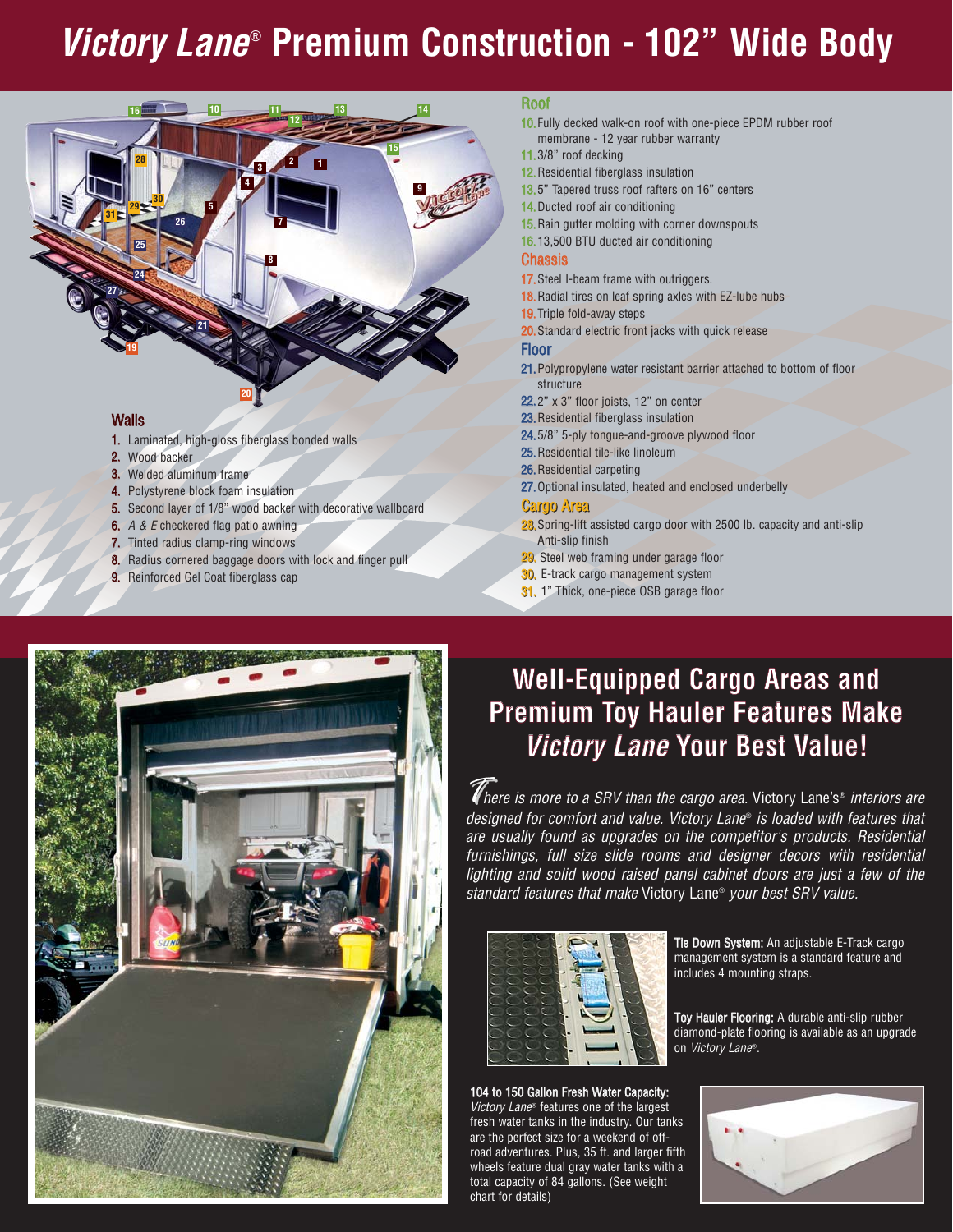# **Premium Floorplans**



### **Weights & Measurements**

| <b>Model</b>                   | <b>26SRV-M5</b> | 35SRV-H5       | 35SRV-H5-BS    | 36SRV          | 38SRV          |
|--------------------------------|-----------------|----------------|----------------|----------------|----------------|
| Cargo Area Length              | 14'7''          | 10'            | 10'            | 12'            | 12'            |
| <b>Exterior Width</b>          | 102"            | 102"           | 102"           | 102"           | 102"           |
| <b>Exterior Height</b>         | 12'3''          | 12'9''         | 12'9''         | 12'11"         | 12'11"         |
| <b>Exterior Length</b>         | 31'10"          | 39'5''         | 39'5''         | 39'5''         | 39'5''         |
| <b>Hitch Dry Weight</b>        | 1931            | 2204           | 2613           | 2763           | 2699           |
| <b>GVWR</b>                    | 12192           | 15500          | 15500          | 15500          | 15500          |
| <b>Unloaded Vehicle Weight</b> | 7474            | 10231          | 10795          | 10855          | 11641          |
| <b>Net Cargo Capacity</b>      | 4718            | 5269           | 4705           | 4645           | 3859           |
| *Fresh Water Capacity          | 104             | 104            | 104            | 104            | 150            |
| <b>Grey Water Capacity</b>     | 42              | 42/42          | 42/42          | 42/42          | 42/42          |
| <b>Black Water Capacity</b>    | 42              | 42             | 42             | 42             | 42             |
| Furnace Size (BTU's)           | 30000           | 34000          | 34000          | 34000          | 34000          |
| <b>Tire Size</b>               | ST225/75R15(D)  | ST225/75R15(D) | ST225/75R15(D) | ST225/75R15(D) | ST225/75R15(D) |

\*Fresh water tank capacity includes water heater